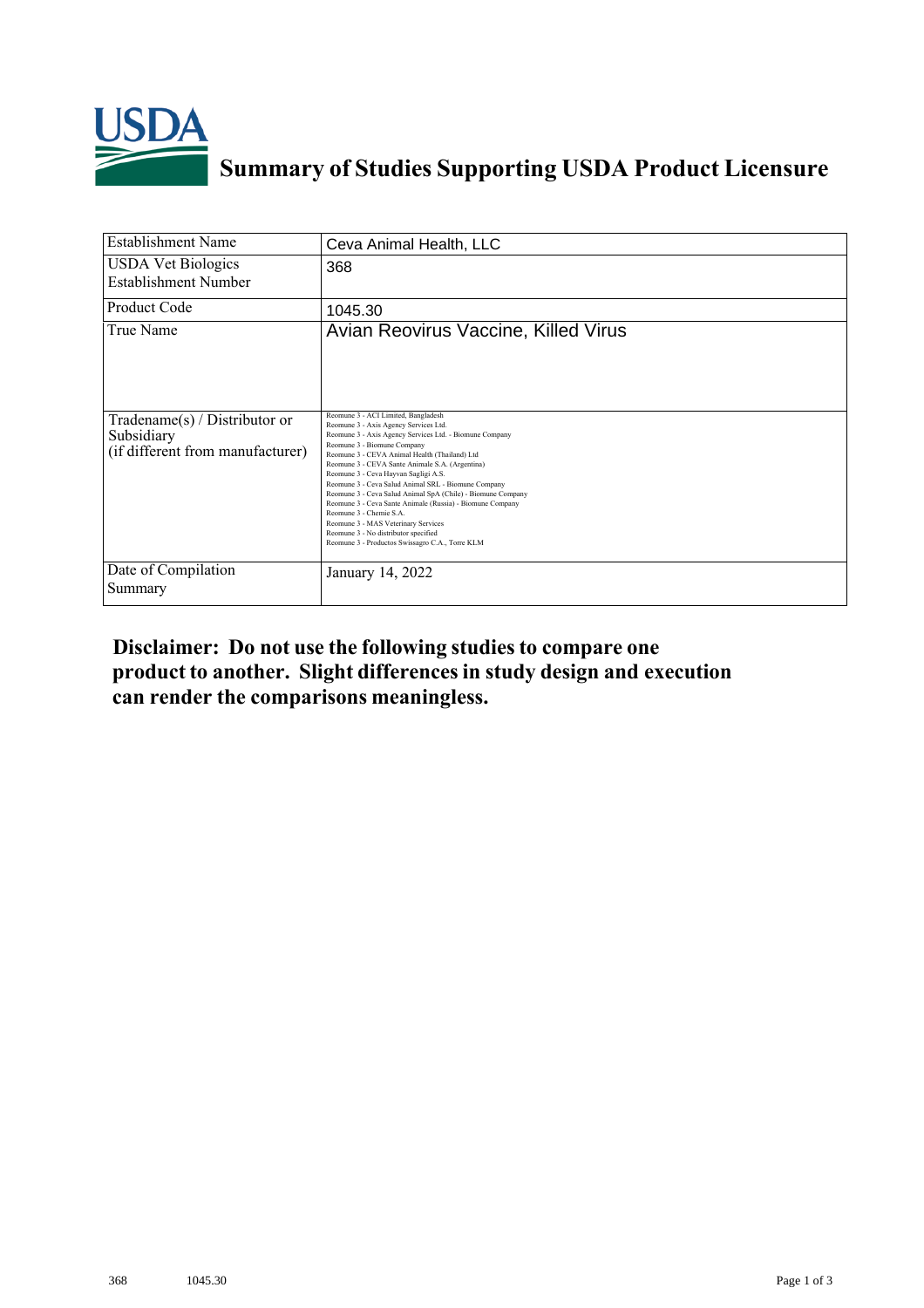| <b>Study Type</b>              | Efficacy                                                                                                                                                                                                                                                                                                                    |
|--------------------------------|-----------------------------------------------------------------------------------------------------------------------------------------------------------------------------------------------------------------------------------------------------------------------------------------------------------------------------|
| <b>Pertaining to</b>           | <b>Avian Reovirus</b>                                                                                                                                                                                                                                                                                                       |
| <b>Study Purpose</b>           | Efficacy against tenosynovitis and malabsorption in progeny                                                                                                                                                                                                                                                                 |
|                                | caused by avian reovirus standard and variant (SS412) strains                                                                                                                                                                                                                                                               |
|                                | when administered to breeder hens                                                                                                                                                                                                                                                                                           |
| <b>Product Administration</b>  | Subcutaneous                                                                                                                                                                                                                                                                                                                |
| <b>Study Animals</b>           | Chickens                                                                                                                                                                                                                                                                                                                    |
| <b>Challenge Description</b>   |                                                                                                                                                                                                                                                                                                                             |
| <b>Interval observed after</b> |                                                                                                                                                                                                                                                                                                                             |
| challenge                      |                                                                                                                                                                                                                                                                                                                             |
| <b>Results</b>                 | Study data were evaluated by USDA-APHIS prior to product<br>licensure and met regulatory standards for acceptance at the time<br>of submission. No data are published because this study was<br>submitted to USDA-APHIS prior to January 1, 2007, and APHIS<br>only requires publication of data submitted after that date. |
| <b>USDA Approval Date</b>      | February 3, 1993                                                                                                                                                                                                                                                                                                            |